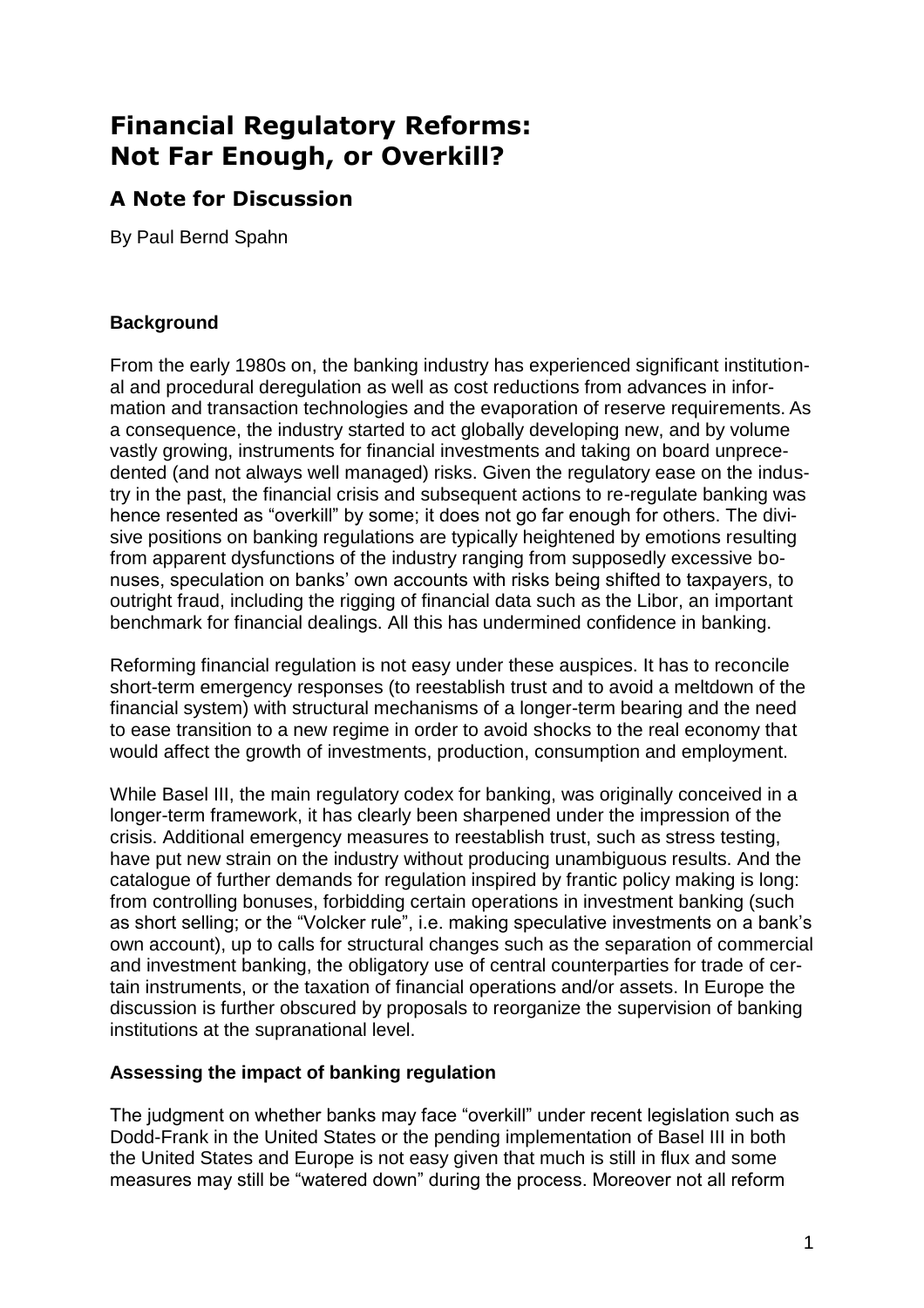proposals sketched above are contained in this legislation as yet. This renders it difficult to determine appropriate benchmarks for judgment.

I shall address the subject from a European perspective mainly based on Basel III and other realistic schemes. I shall also look into the more recent proposals for reorganizing banking supervision in Europe and the euro area in particular.

The main pillars of Basel III and farther-reaching reform proposals can be characterized as follows:

- *Raising the quality, consistency and transparency of the capital base* These measures concentrate on enhancing the quality of capital by harmonizing Tier 2 and eliminating Tier 3 capital. It is hard to argue that these provisions would impair the banking business. On the contrary: they render banking more resilient and vigorous (although it may imply extra costs for some institutions).
- *Enhancing risk coverage*  The provisions zoom in on new risks in the capital adequacy ratio, such as off-balance sheet risks, derivative related exposures, resecuritization, or counterparty credit risk, for instance. Turning the back on such risks proved to be destabilizing during the crisis. The supervisory measures proposed are of course imperfect substitutes for an effective risk management at the level of the firm (which proved, alas, to be deficient), but they contribute to establishing a level playing field and to limiting the danger of a competitive race to the bottom and the playing down of risks. This should be to the benefit of the banking industry in general.
- *Constraining the build-up of leverage and introducing financial safeguards* These provisions aim at mitigating the risk of a destabilizing deleveraging that could damage the financial system and the real economy; and they are geared toward enhancing transparency. It is arguable what a healthy leverage ratio would be<sup>1</sup>, but it is obvious that excessive leverage during the pre-crisis years has exacerbated the crisis, bearing on asset prices, and hence the banks' capital and profitability, and reducing credit availability. Controlling the process of deleveraging is perhaps the greatest challenge for the financial industry, and it will undoubtedly reduce the role of investment banking and constrain the industry's return on capital, needing assistance by monetary authorities (quantitative easing). But the overall gains in long-run stability and profitability are likely to outweigh short-run speculative profits based on excessive leveraging.
- *Providing countercyclical buffers and limiting excess growth of credit* These measures will certainly interfere with banking operations that benefit from procyclicality. And they will bear on profitability through the need to make forwardlooking provisions that can be relied upon under stress. It is obvious that such provisioning will constrain the distribution of dividends, share buy backs and generous compensation payments, and they will be resented for these reasons. Yet they are effective tools to address the relevant market failures, aggravated by herd behavior and collective action, by introducing harmonized minimum standards for all banks, which puts them on equal footings. However uniform rules on capital adequacy ratios may have a price for those institutions that are less exposed to global risks such as savings banks and credit unions.

l

 $<sup>1</sup>$  It should be noted however that the UK bank's leverage, until the 1960s, was about 12 percent (or below</sup> before WW I), excepting the two wars. It reached a triple of that value before the financial crisis.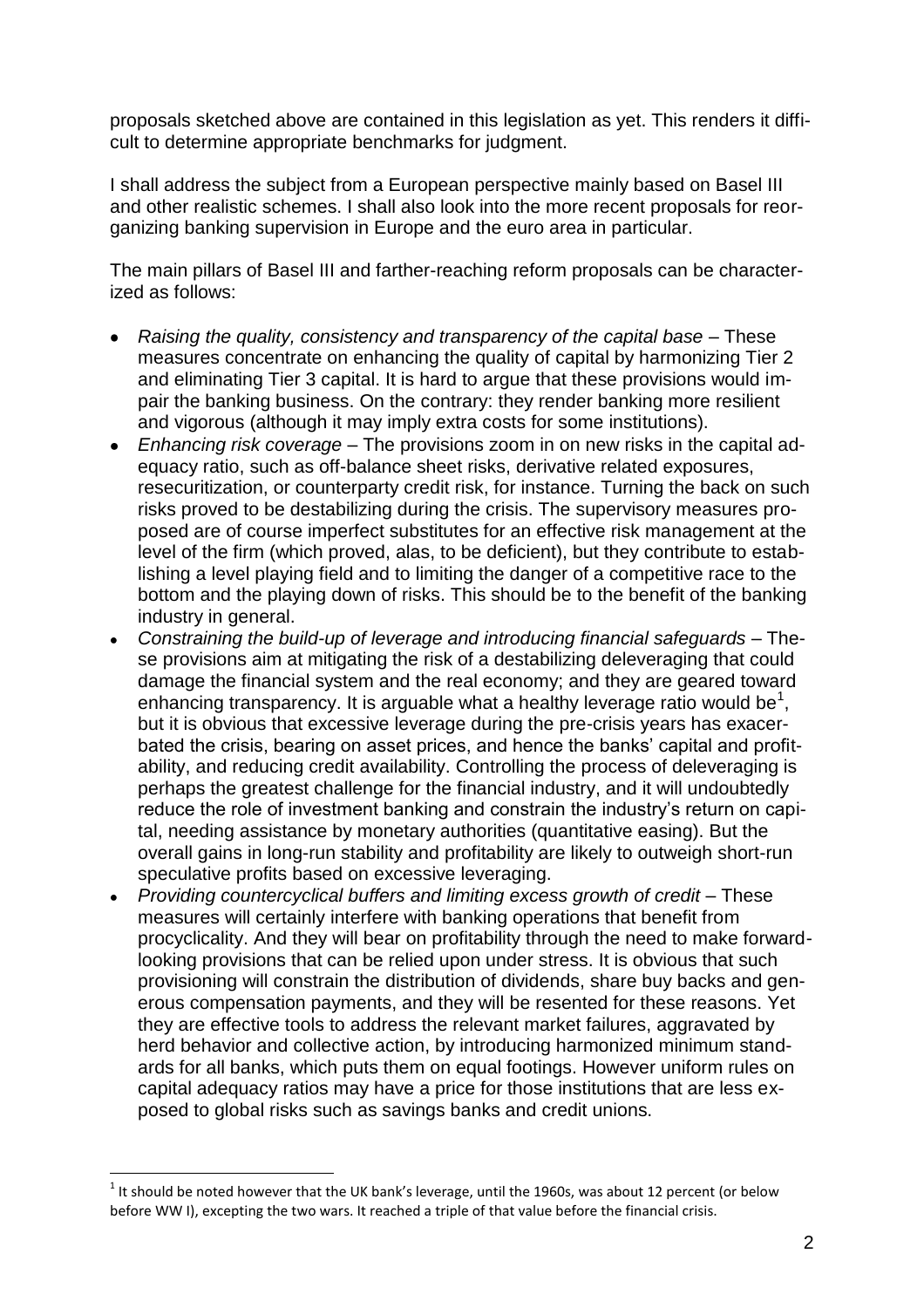- *Addressing systemic risk and interconnectedness* The crisis has clearly exposed the systemic role of larger institutions whose risk portfolios are highly interconnected and may collapse under a shock, which jeopardizes financial stability in general. Capital adequacy rules for such institutions are to be increased by combinations of capital surcharges, contingent capital, and bail-in debt. Again, this will bear on these banks' profits and, from their perspective, could be resented as "overkill". But the long-run gains, if not for the industry then definitely for taxpayers, will certainly outweigh the costs. It could of course be argued that these costs are borne unilaterally by systemically relevant institutions, which reduces their competitive position. But the extra costs can be shifted into the price of their sophisticated financial services for which they do not face competition from ordinary banks. Given a heated discussion on the role of systemically relevant banks, subjecting them to macroprudential supervision and higher capital adequacy standards is preferred to radical proposals such as to break them up into smaller units that would be unable to face the challenges of global banking.
- *Introducing a global liquidity standard* This is an innovative tool in the inventory of banking supervision whose benefits and costs are difficult to assess. Under normal circumstances a bank should manage its liquidity in pure self-interest. But the crisis has revealed the inadequate provisioning of liquidity by individual banks, despite sound capital adequacy, and uncertainties and distrust among banks have produced liquidity shocks on interbank markets that had to be cushioned by central bank intervention. Creating a common framework for minimum liquidity standards is unlikely to hurt the business of banks as it will corroborate the interbank market and hence reduce the costs of providing liquidity under strain. It also sets a level playing field for all, which limits the scope for ruinous competition.
- *Channeling certain OTC operations through central counterparties* It is obvious that OTC transactions blur market transparency while unfairly benefiting from services provided by central counterparties (such as price setting). Channeling particularly risk-sensitive transactions through institutionalized counterparties may indeed be more costly, because settlement risks now enter the price, but it clearly adds to market transparency and stability. This should benefit all market participants, including banks. Of course the main beneficiaries will be the central counterparties themselves of which banks may be the owners. For the financial industry as a whole the measures are likely to be profitable as the costs can be shifted, at par among banks, onto the final users of the services.
- *Separating commercial from investment banking and banning certain operations* This topic is highly contentious and, probably, intrudes too far into the structure of the banking sector and its business. However it makes sense to ring-fence depositors and commercial banking from risky financial investments. This could easily be done *within* a bank (as for different lines of business in insurance). The transfer of resources between business lines within the institution should be unrestricted, but be carried out with risk-adjusted transfer prices. This way the overblown profits of investment banking are likely to be reduced in favor of commercial banking. Whether the banks can organize such dealings without common supervisory standards that prevent competitive conflicts among different business lines is doubtful however. Matching commercial and investment banking in a fair play without producing competitive, and inefficient, crowding out of resources remains an unresolved piece of the puzzle where further thinking on supervisory intervention and standard setting is needed.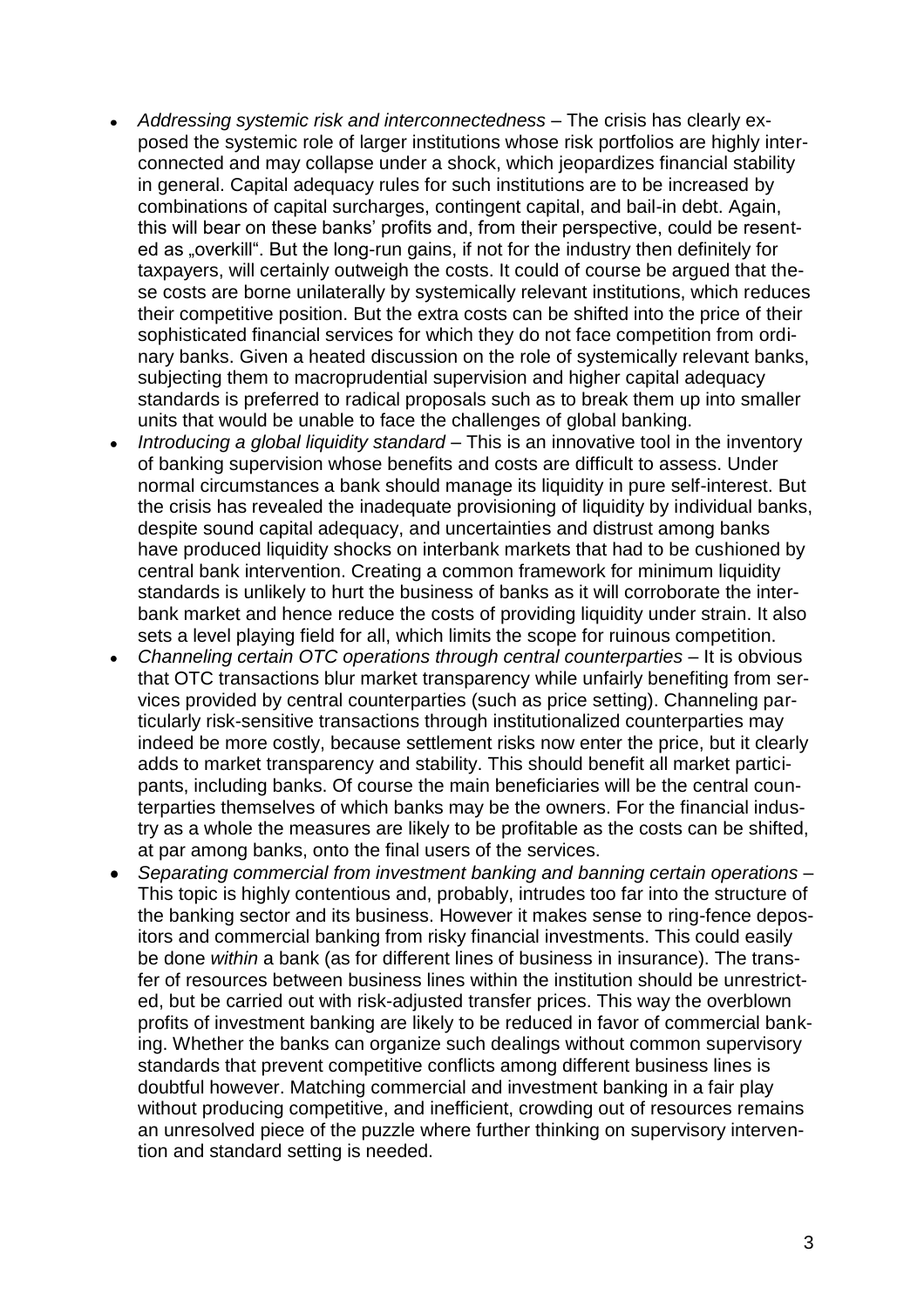As to the banning – or controlling – of certain financial operations, a hands-off approach is likely to be commendable. For instance, if short selling were to be forbidden, an important instrument to counter overheating markets would be eliminated. This can only amplify price bubbles. Innovative products such as derivatives may indeed conceal risks, but they may also be used for hedging risks. The appropriate answer must be proper pricing and a better rating of structured products, in particular where resecuritized, according to rules that convey the lowest rating of components onto the entire package, for instance. The contentious Volcker rule is likely to increase the costs of investment banking, but it needs exemptions and privileges in order to become operational. These will create loopholes that will undoubtedly be exploited aggressively by innovative firms, which will entail new inequities and inefficiencies that do not only harm customers, but the industry more generally.

Another case in point is high frequency trading. Allegedly needed to secure liquidity, this kind of trading has degenerated into a race, at the speed of electrons, for tiny arbitrage gains to be reaped from automated processing. Only the technologically most advanced banks can compete for such gains where the winner takes all. As an aside, the interplay of complex trading algorithms is suspected to provoke artificial and excessive volatility through unruly non-linearities.

Whether high frequency trading renders the financial industry more efficient and serves to keep the financial costs for the ultimate user in the real economy at bay is highly doubtful. On the contrary: the fact that central counterparties seem to grant direct access on site to these privileged traders' computers, and even to spy into the order book pre-trading, must be considered discriminatory at least; at worst it could be criminal (analogously to insider trading).

Such practices must simply be deemed unfair and distorted. They could, perhaps, be best controlled or curtailed by financial transaction taxes whose assessment and collection is embedded in the automaticity of the trading algorithm. Given that transactions costs have fallen dramatically over the years, an additional tax on financial transactions at a tiny rate is unlikely to represent overkill.

Whether the proposed measures in banking regulation are sufficient or do not go far enough remains an open question. But it is definitely counterproductive to insist on micromanaging the banking business from outside through overly detailed supervisory regulation; and it would be counterproductive to push the reform agenda through swiftly as a 'big bang'. Cautious phasing is needed. Managing the transition process gradually is critical because the deleveraging of credits needs time and assistance from monetary authorities to prevent a breakdown of the real economy.

True, there are a number of pending problems to be resolved, especially as to balancing commercial and investment banking, the inclusion into financial supervision of bank spin-offs (such as special investment vehicles), quasi-banks and non-banks (such as hedge funds). In this regard actual supervisory rules and propositions may be regarded as incomplete needing further elaboration. But overall the record of supervisory reforms in banking appears to be balanced and result oriented.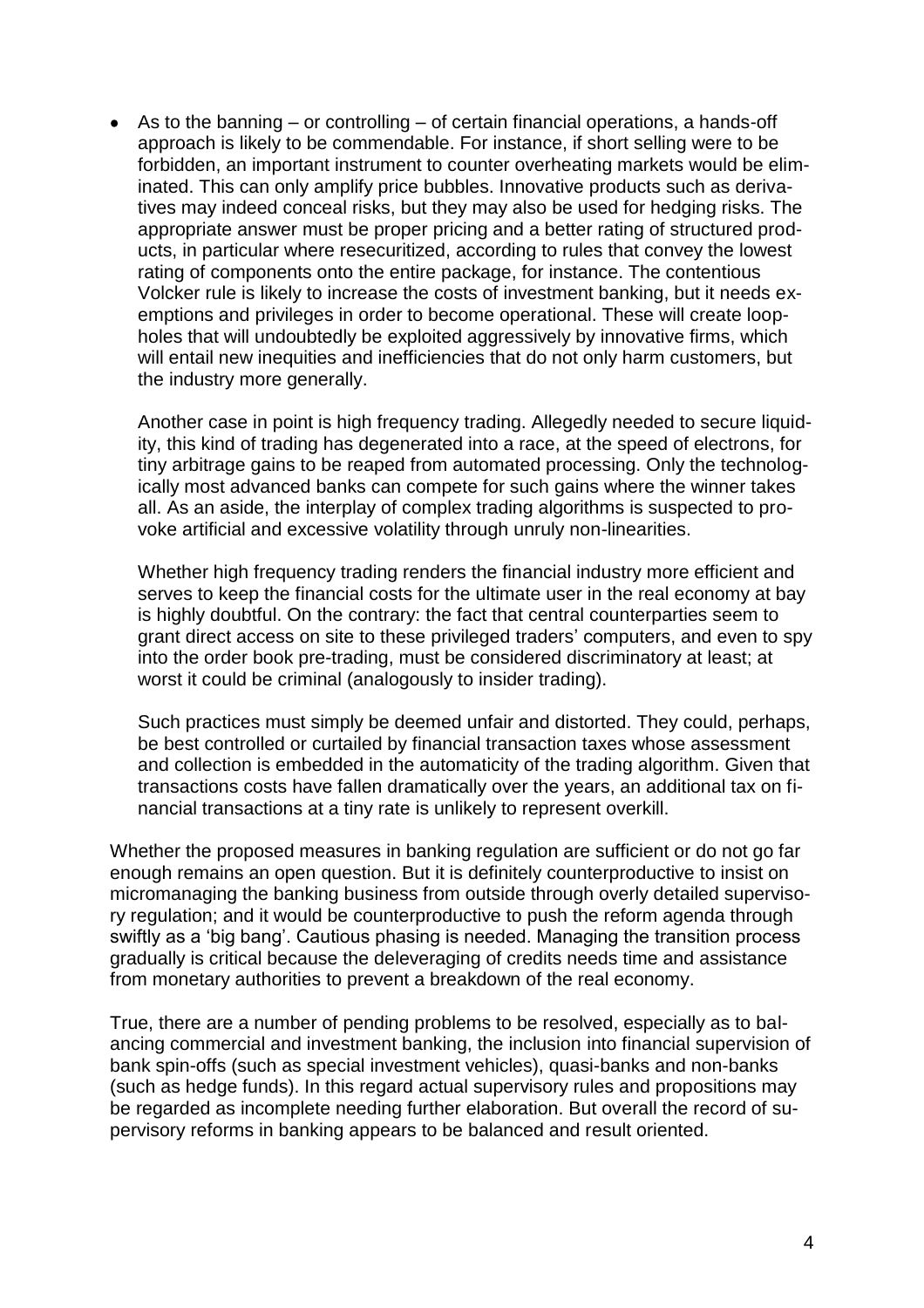#### **The reorganization of banking supervision in Europe**

The crisis has emphasized the need to better control financial conglomerates that operate globally going beyond national borders and employing ever more complex financial products and dealings. And the increasing integration of international financial markets poses additional risks in case one of the important global players fails. Hence global banking represents a macroprudential challenge that can only be addressed conjointly at a supranational level. The reorganization of financial supervision in Europe responds to such challenges.

The previous loose organization of European financial supervision relied entirely on national supervisory bodies with some coordination through three European advisory committees with no legal personality (for banks, the Committee of European Banking Supervisors, CEBS).<sup>2</sup> In 2011 the committees were transformed into full-fledged and independent authorities with legal personality and much broader competences. The European Banking Authority (EBA), successor of CEBS, aims at "preventing regulatory arbitrage, guaranteeing a level playing field, strengthening international supervisory coordination, promoting supervisory convergence and providing advice to the EU institutions in the areas of banking, payments and e-money regulation as well as on issues related to corporate governance, auditing and financial reporting."<sup>3</sup>

EBA still works through national authorities for lack of an own supervisory apparatus, but it has substantial powers in the setting of binding standards and of non-binding guidelines ("legislation"), information gathering, consumer protection, the supervision of rating agencies and even direct supervisory powers in the case of a breach of Union law, action in emergency situations and the settlement of disagreements.

The three authorities cooperate through joint committees on matters of common interest such as anti-money laundering, financial conglomerates, cross-sectoral risks, consumer protection and financial innovation.

In addition a new institution was created to place emphasis on the stability of the financial system as whole: the European System Risk Board (ESRB). Its purpose is to better protect citizens, to rebuild trust in the financial system and to provide macroprudential oversight<sup>4</sup>.

The structure of European financial supervision is depicted in the following graph:<sup>5</sup>

 $\overline{a}$ 

 $2$  The other two authorities are EIOPA, the European Insurance and Occupational Pensions Authority, and ESMA, the European Securities and Markets Authority.

<sup>&</sup>lt;sup>3</sup> See<http://www.eba.europa.eu/Aboutus.aspx> .

<sup>&</sup>lt;sup>4</sup> According to the ESRB Regulation: "The ESRB shall be responsible for the macro-prudential oversight of the financial system within the Union in order to contribute to the prevention or mitigation of systemic risks to financial stability in the Union that arise from developments within the financial system and taking into account macro-economic developments, so as to avoid periods of widespread financial distress. It shall contribute to the smooth functioning of the internal market and thereby ensure a sustainable contribution of the financial sector to economic growth."

<sup>&</sup>lt;sup>5</sup> From Michael Sell, "The New Architecture for European Financial Supervision", ESE Conference, Luxembourg 2011.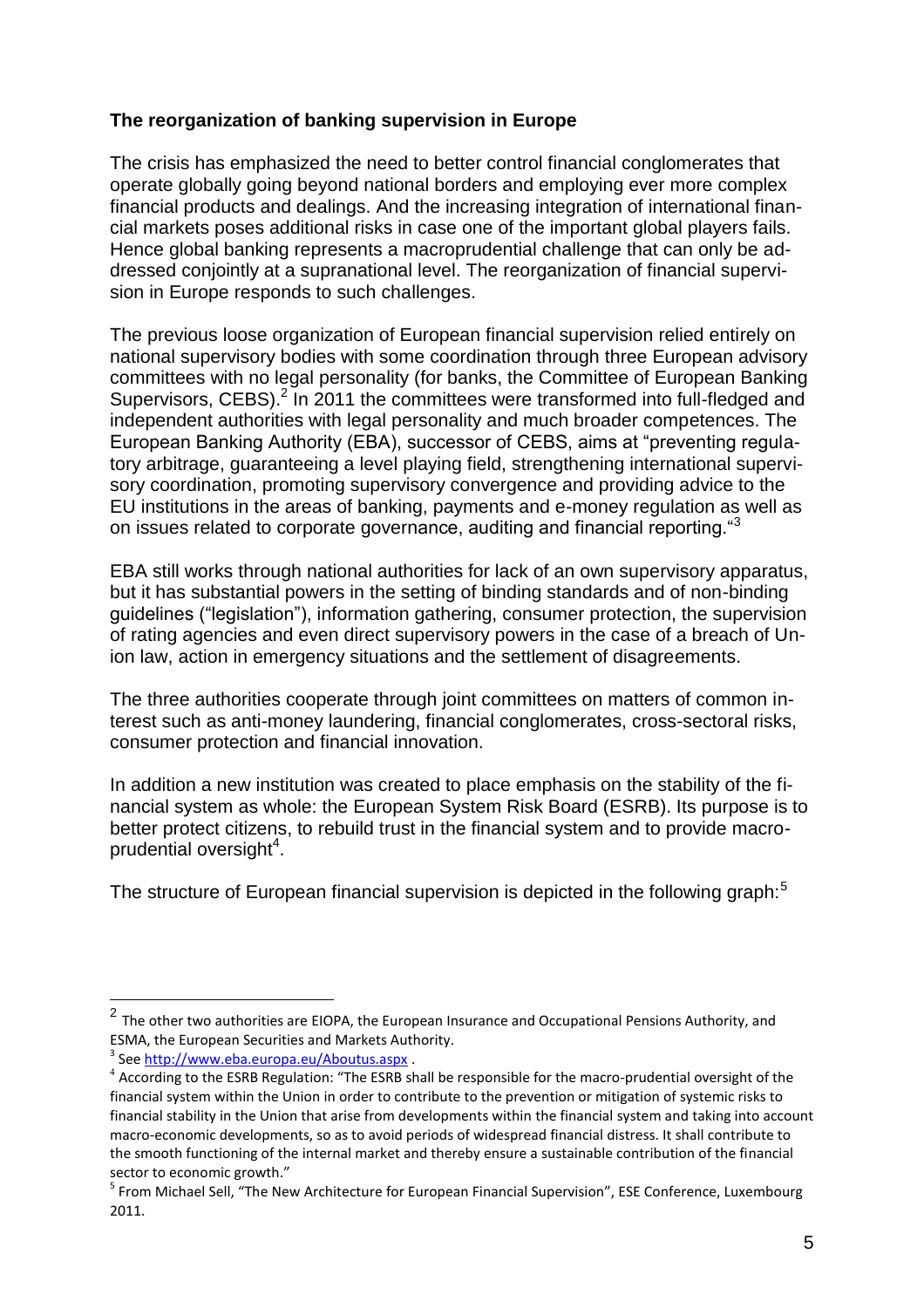#### European System of Financial Supervision **Micro-prudential Supervision Macro-prudential Supervision** Micro-prudential information **Joint Committee European Systemic Risk Board (ESRB)** Macro-prudential **EIOPA ESMA EBA** information,

warnings and recommendations to the supervisors

Warnings and

recommendations to the Member States

**National supervisory** 

**authorities** 

The euro crisis has spurred further moves toward centralizing European financial supervision of banks. On September 12<sup>th</sup>, 2012, the European Commission has proposed establishing a single supervisory mechanism (SSM) for banks in the euro area. In this mechanism, ultimate responsibility for specific supervisory tasks related to the financial stability of all euro area banks rests with the European Central Bank (ECB). National supervisors will continue to play an important role in day-to-day supervision and in preparing and implementing ECB decisions.<sup>6</sup>

The establishment of the SSM is complemented by a single rulebook for banking supervision in the form of capital requirements, harmonized deposit protection schemes, and a single European recovery and resolution framework, which are all considered to be relevant steps toward realizing the "Banking Union" of the euro area. Non-euro countries may join on a voluntary basis. EBA continues to preserve the integrity of the single market, but it cannot overrule decisions by the ECB, which are binding only for euro countries and voluntary members of the club. But it also makes the ECB the dominant leader in EBA decision-making that is likely to prevail in banking supervision for the European Union as a whole. Moreover the ECB will be able to carry out early intervention measures when a bank breaches or risks breaching regulatory capital requirements by requiring banks to take remedial action. As a new lender of last resort and its involvement in a single bank resolution process will give it unprecedented powers that have already met criticism.

The criticism is based on fears of a conflict of interest that can not be excluded: As chief warden of the monetary system the ECB has to make decisions that could provoke market reactions that could be politically challenged: for instance to recapitalize some bank, or to close and unwind it. Although there would be a strict separation of supervisory and monetary policy functions within the monetary authority, the ultimate

 $\overline{a}$ 

<sup>&</sup>lt;sup>6</sup> See<http://europa.eu/rapid/pressReleasesAction.do?reference=IP/12/953>